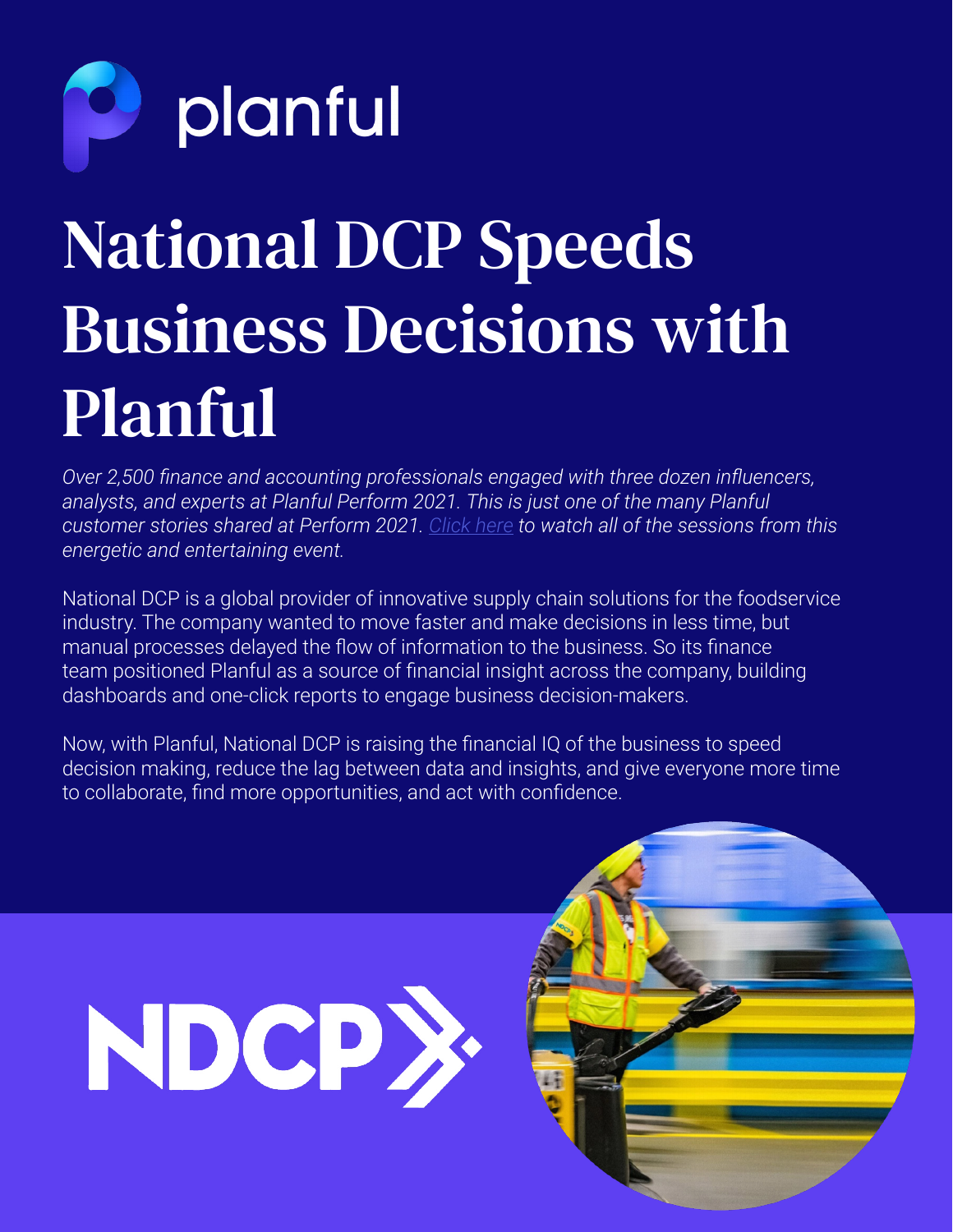





- Slow, manual reporting processes kept critical information from quickly reaching decision-makers.
- Internal stakeholders preferred Excel reports with highly customized formatting.
- Too much manual reporting effort left little time for Finance to collaborate with the organization and drive more value.





### Solutions

- Simple, intuitive, highly usable platform to spur more collaboration with the business and provide more financial visibility across the company.
- Automation of financial statements and one-click report generation to eliminate bottlenecks, enable faster decisions, and give Finance more time to work with the business.
- Easily customized and familiar reporting in Excel to keep stakeholders happy and eliminate learning curves.



- Accelerated month-end close and consolidation by 40%, from 5 days to 3 days.
- Increased collaboration and cooperation by giving the business direct input and self-service access to financial insights.
- Increased Planful adoption across the business by 7X, empowering business users to generate financial insights on their own.
- Enabled the business to act faster by providing instant access •to the reports they need in the customized formats they desire.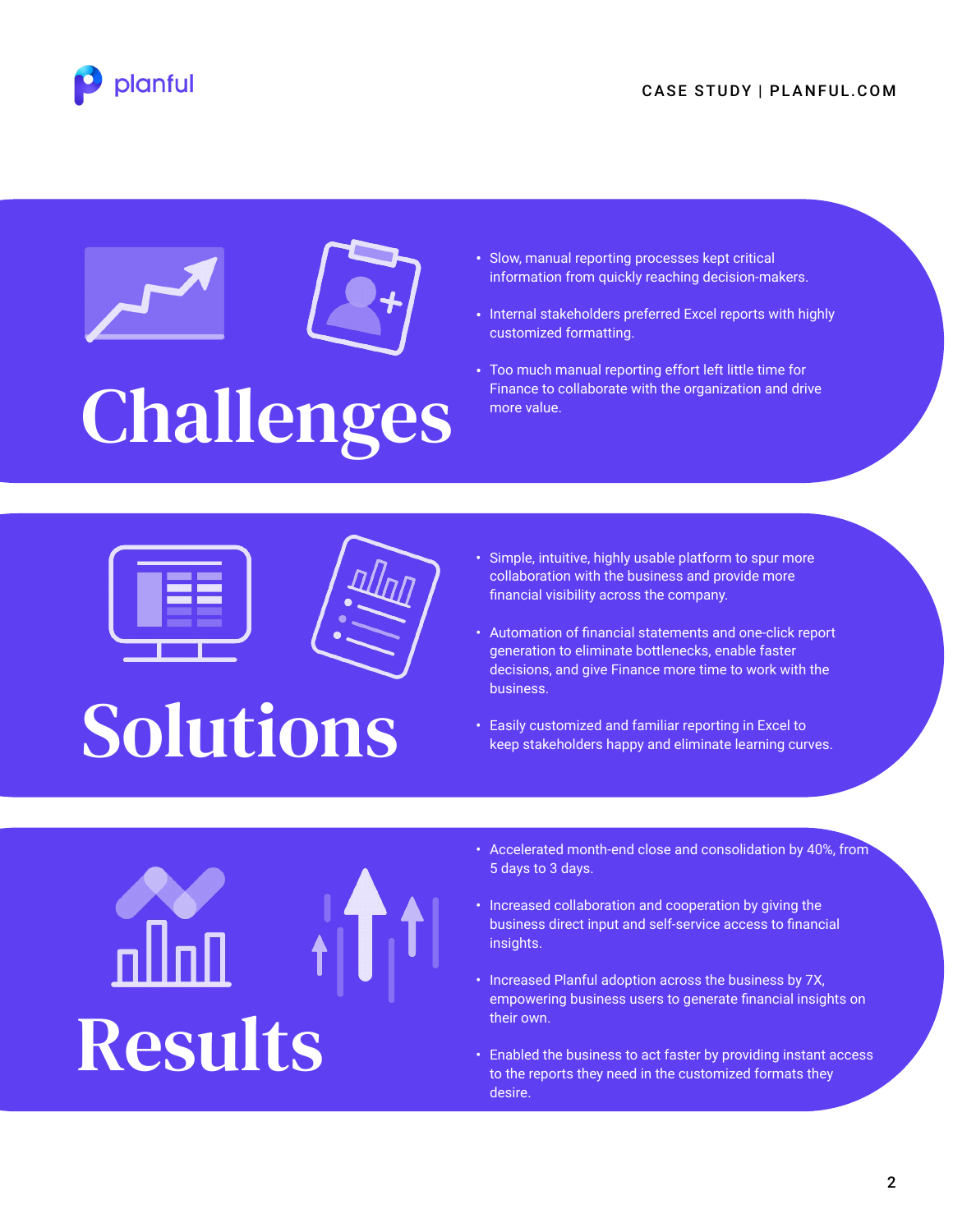

# Challenges

#### FRICTION IN GETTING FINANCIAL INSIGHTS INTO THE HANDS OF DECISION-MAKERS

When National DCP deployed Planful in 2016 as their FP&A solution, they still relied on slow, manual processes to deliver highly customized reports and insights out to the business. Finance knew Planful could streamline the process and raise the financial IQ of the business, giving the company more agility to make faster decisions.

"I was using Planful to analyze our data and identify opportunities to increase productivity, cut costs, and determine the financial feasibility of new projects," explained Michael Zambetti, Manager, Finance & Data Analytics at National DCP. "As our experience with Planful grew, we started finding many different ways to improve the finance team's efficiency within the organization."

Michael then began using Planful to present insights to the C-suite and decision-makers. The response was positive, but at the time he knew Excel remained the preferred delivery mechanism for the company's unique reports. So he set his sights on leveraging Planful to give the business more self-service power, faster insights, and turn the entire effort into a collaborative process.

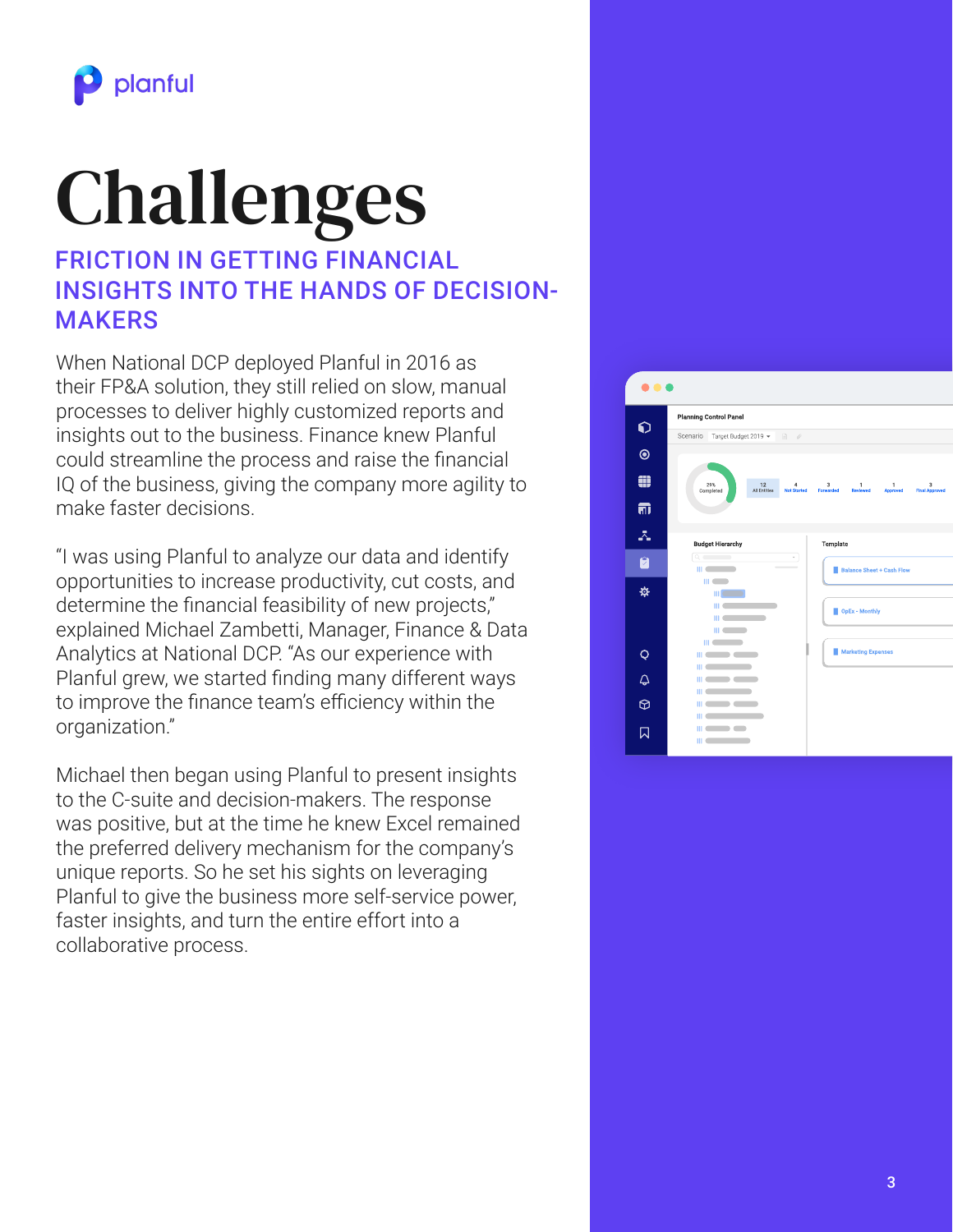

# Solutions

### USE ADVANCED REPORTING IN PLANFUL TO DEMOCRATIZE FINANCIAL INSIGHTS

If more business decision-makers were using Planful, they could get near-instant access to financial insights, whenever and however they liked. National DCP just needed to bring them on board.

"We wanted to increase their financial IQ so they could make decisions at a much quicker pace," explained Michael. "Before, there was a lag between getting data and getting the analysis. With Planful, they could do that digging on their own."

The company had a four-pronged approach to bringing the business onto Planful:

- 1. Use Planful Structured Planning to increase cooperation with the business.
- 2. Use Planful Dynamic Planning and report collections to accelerate insights and increase agility.
- 3. Use Spotlight Excel to deliver highly customized reports in any format required.
- 4. Use Planful dashboards to track and share metrics easily across the company.

"We used Structured Planning templates to increase collaboration and buy-in," Michael said. "It gives the business a stake in the outcome because they're contributing to the budgets and creating the forecasts. It also gave them instant access to analyze and report on their own numbers. It was a simple change, but very impactful."



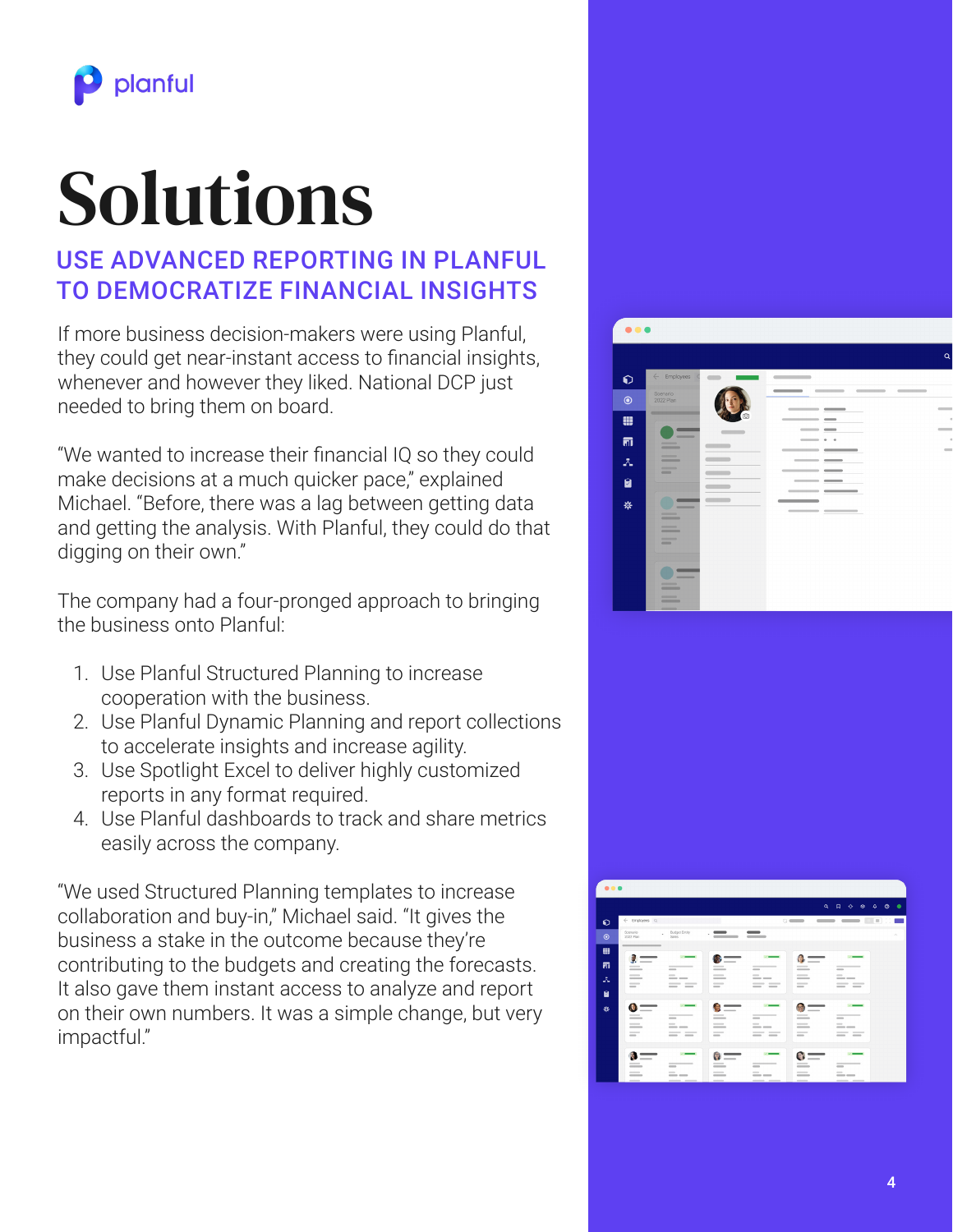

# Solutions

### USE ADVANCED REPORTING IN PLANFUL TO DEMOCRATIZE FINANCIAL INSIGHTS

Moving to Planful Dynamic Planning, National DCP automated the creation of financial statements and gave everyone instant access to past reports. That eliminated delays when the business needed historical information. Then, using Planful's substitution variables and report collections features, the company streamlined reporting and added flexibility so anyone could report across unique dimensions, drill down into certain areas, or see high-level rollups.

Spotlight Excel also became "a very, very valuable tool," according to Michael. It empowered stakeholders to easily and quickly generate reports in unique and custom formats and with no learning curve.

"They can just click a button and their numbers come through," added Michael. "You don't have to train these users or talk about query functions. With Planful, it's just one click and they're cruising. And it's a perfect way to tailor reports to a specific audience. If they're familiar with a certain report format or layout, you can do that in Spotlight Excel."

Finally, the company rolled out Planful dashboards to provide wider visibility to companywide metrics.

"We started using dashboards to track margin, profitability, and other key metrics for our executives," Michael said. "We ended up receiving phenomenal feedback."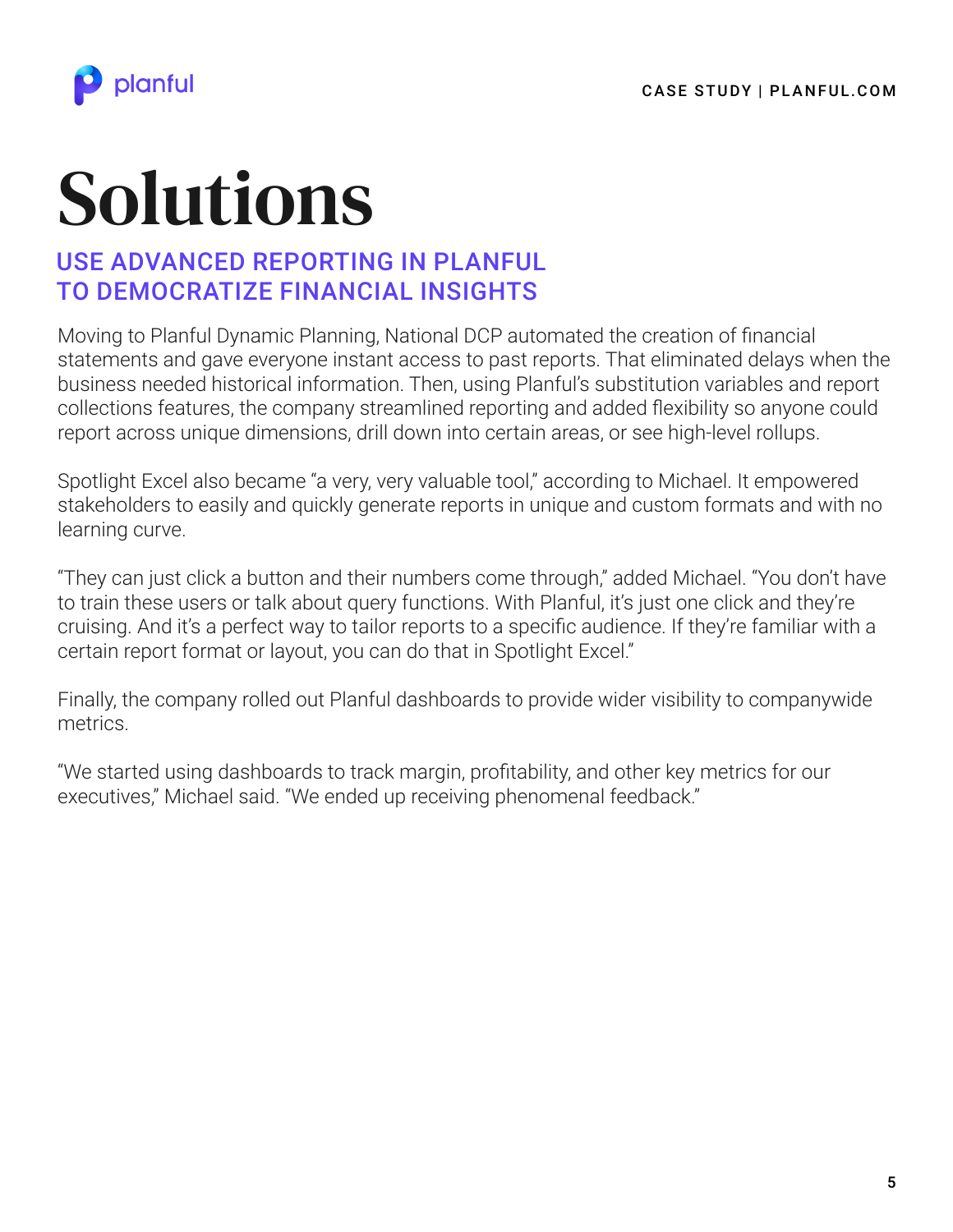

## Results

### **A QUICK PATH TO BUSINESS AGILITY WITH PLANFUL**

With Planful's cloud FP&A foundation in place, National DCP was able to streamline finance and accounting processes and give the business fast access to the data they need. The combination saved time, which Finance used to work more closely with their business colleagues.

"We had already reduced our month-end close process from five to three days," Michael said. "That was a huge feat for us because now, we're able to spend more time driving value in the rest of the organization."

That collaboration works in the opposite direction, too. The ease of use and intuitiveness of the Planful platform gives stakeholders a key role in improving the overall financial IQ of the organization.

"A big thing driving that collaboration is letting these different stakeholders contribute directly," Michael added. "They're not just telling you information, they're actually inputting it themselves into Planful. They're a lot more likely to then buy into the decisions we make together. That's a very, very valuable result of this companywide adoption of Planful."